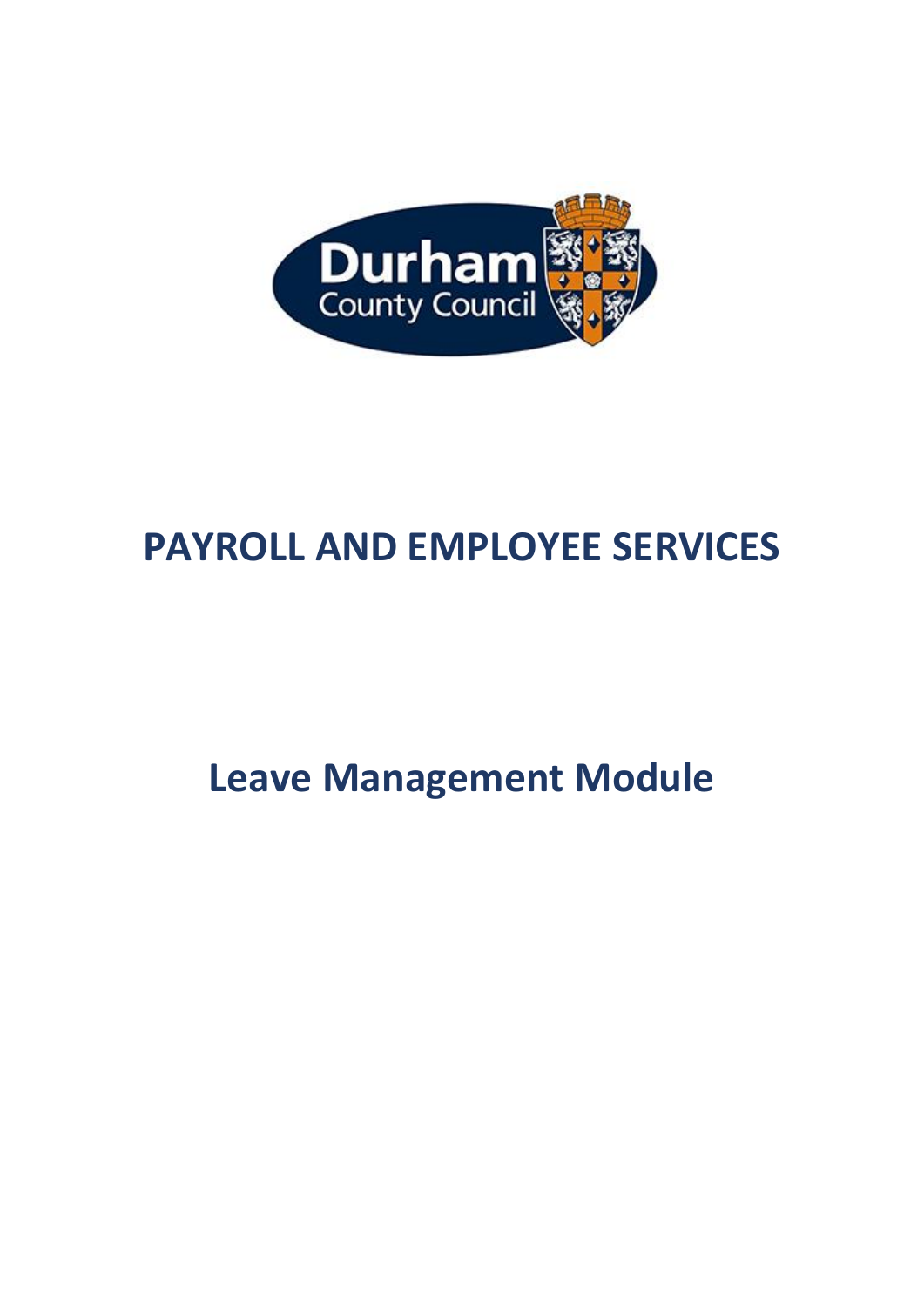# Contents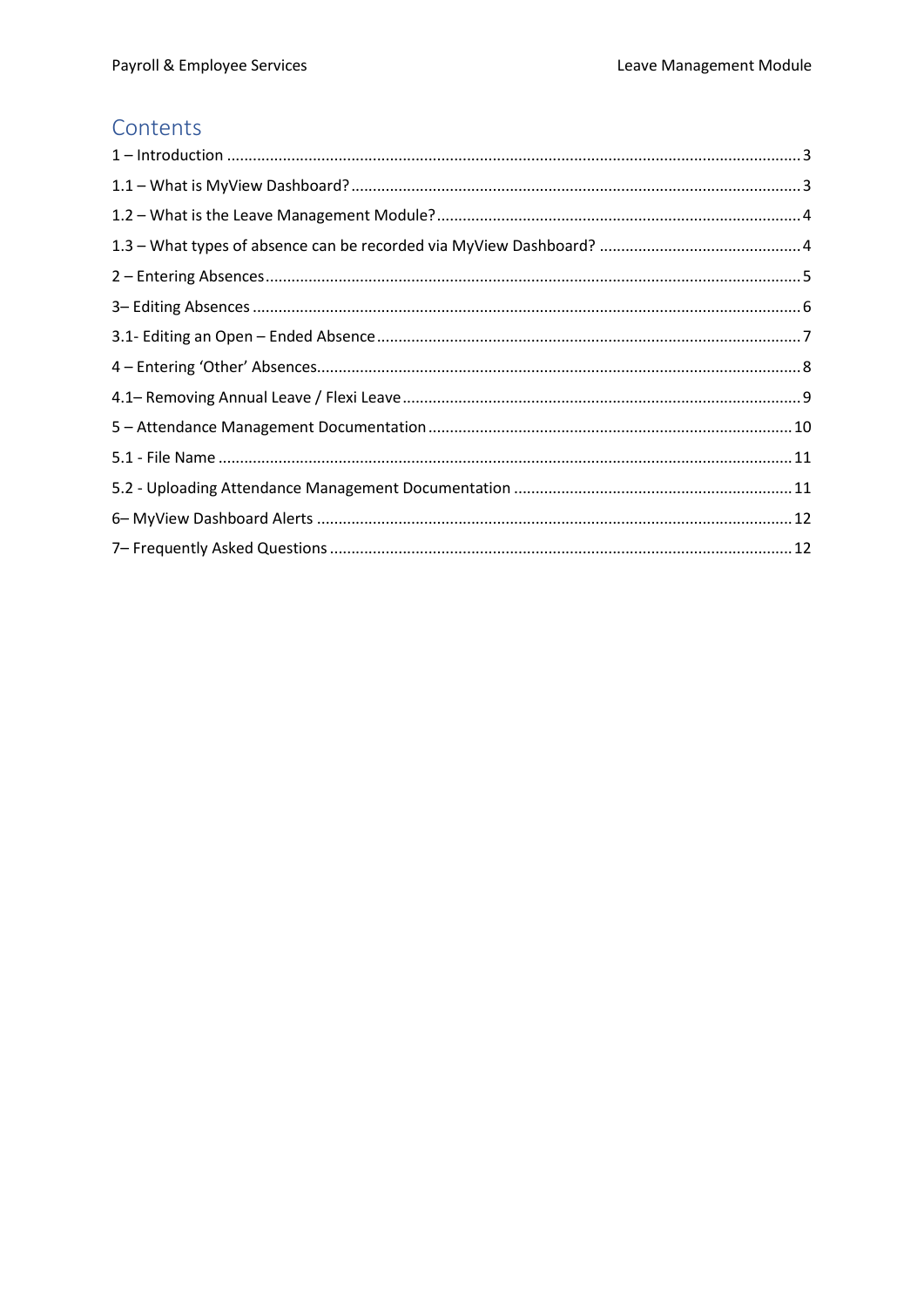### <span id="page-2-0"></span>1 – Introduction

The Recording of Absences via MyView should be undertaken in line with the Council's Attendance Management Policy & Procedure. Please refer to the policy and procedure for managing attendance.

# <span id="page-2-1"></span>1.1 – What is MyView Dashboard?

MyView Dashboard is a web based self-service system which supports the Council's objective of making processes more efficient and streamlined.

MyView dashboard is available 24/7 via the internet both internally and externally. MyView supports enhance navigation, usability and appearance that can be accessed using using all smart devices.

- The dashboard supports the self-service functionality of the below:
- Customisable widgets that provide quick access to information
- View and update personal details
- View, download and print payslips and P60 statements
- Update Vehicle details e.g. Insurance end dates
- Submit mileage and expenses claims (as well as uploading receipts)
- Record, authorise and reject expense and leave submissions (for managers)
- View / submit annual leave and flexi leave requests
- The ability to view authorisation progress across all MyView Dashboard forms
- Access to HR/Payroll data via Reporting Services widget (for managers)
- Submit HR Forms via MyForms e.g. Code of Conduct
- Submit contractual changes via My People Establishment Changes

Documentation to support the use of MyView Dashboard / Frequently Asked Questions are available via [www.durham.gov.uk/MyView](http://www.durham.gov.uk/MyView)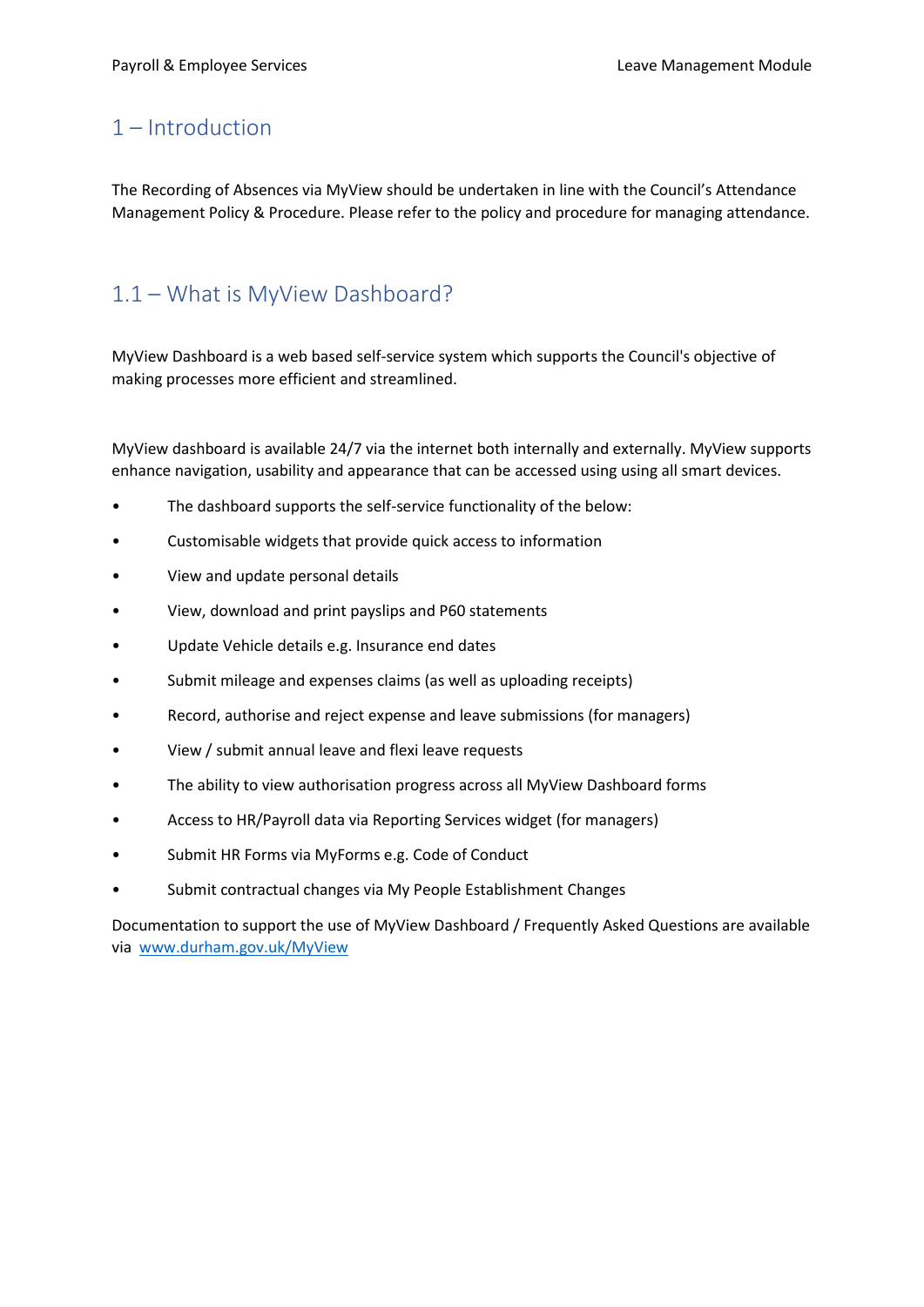### <span id="page-3-0"></span>1.2 – What is the Leave Management Module?

The Leave Management Module provides a facility for managers to input their team's absence episodes directly into MyView Dashboard. In simple terms, the information recorded will include a Start Date, End Date, Return to Work date and a Reason for Absence.

In addition, Managers also can upload Attendance Management documentation against an employee record.

Entering absence into the system directly will ultimately improve the speed and accuracy of recording an absence event. This guidance document is intended to be used in conjunction with the Attendance Management Policy & Procedure.

Any queries in relation to the implementation of the Attendance Management Policy and Procedure should be directed to hradviceandsupport@durham.gov.uk

Any queries in relation to using MyView Dashboard should be directed to MyView@durham.gov.uk or call 03000 269 919.

# <span id="page-3-1"></span>1.3 – What types of absence can be recorded via MyView Dashboard?

| Absences Types Recorded via MyView        | Absence Types NOT recorded via MyView |
|-------------------------------------------|---------------------------------------|
| All Sickness                              | <b>Maternity Leave</b>                |
| Other Leave (Paid and Unpaid) (Including) | <b>Paternity Leave</b>                |
| <b>Hospital Appointment</b>               | Parental Leave                        |
| Bereavement Leave                         | <b>Phased Returns to Work</b>         |
| Compassionate Leave                       |                                       |
| <b>Extraneous Leave</b>                   |                                       |
| <b>Governor Duties</b>                    |                                       |
| <b>Jury Service</b>                       |                                       |
| Moderator/Examiner Leave                  |                                       |
| <b>TA Duties</b>                          |                                       |
| <b>Training Course</b>                    |                                       |
| <b>TU Duties</b>                          |                                       |
| Annual Leave                              |                                       |
| Flexi Leave                               |                                       |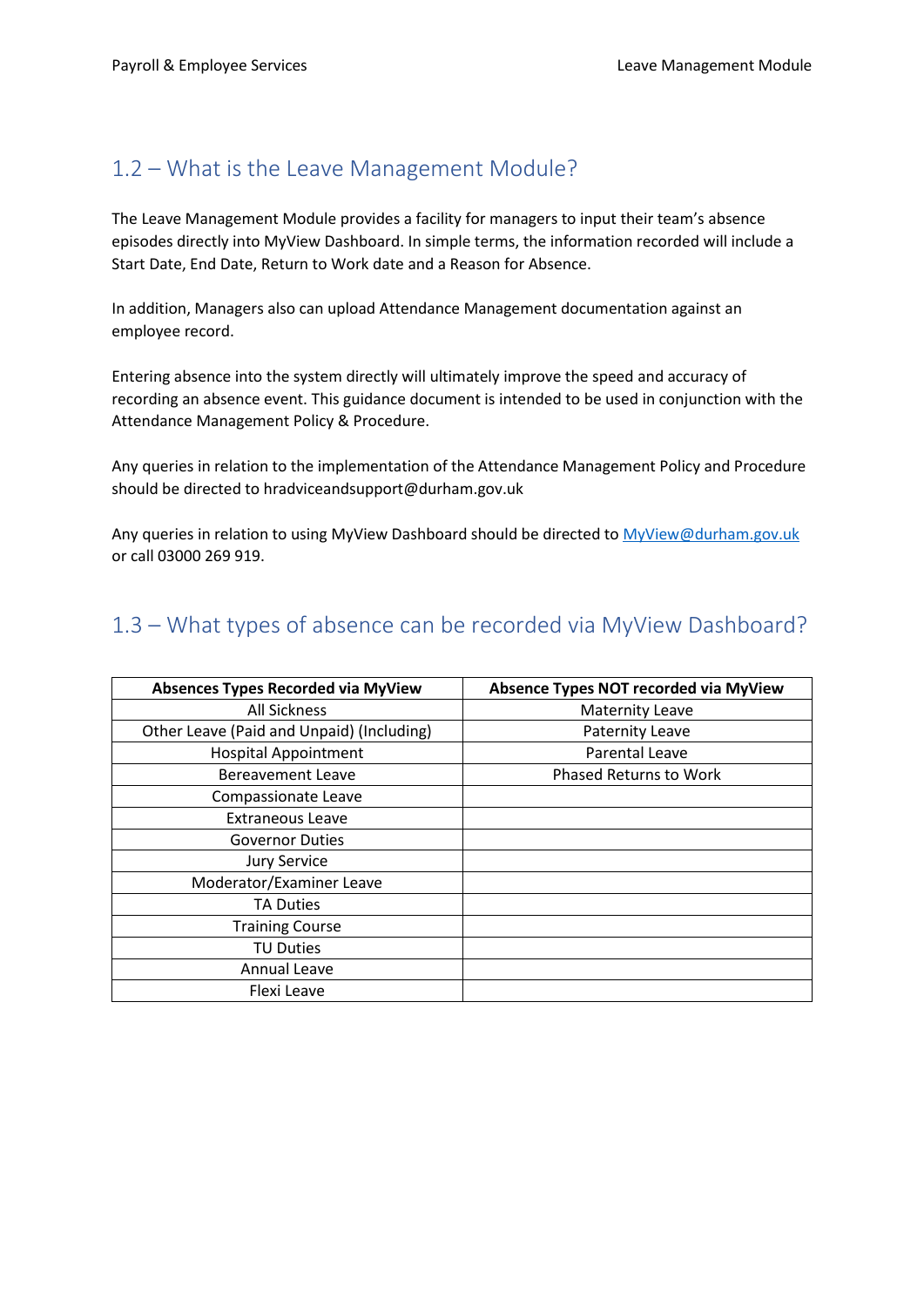### <span id="page-4-0"></span>2 – Entering Absences

Select the **My People** tab in MyView Dashboard. Select the **MyPeople Absence** tab in MyView Dashboard, and then click the **Employee Absence Calendar** menu option:

| <b>Not Selected</b>                                       | <b>Team Selector</b>               |   |                       |  |
|-----------------------------------------------------------|------------------------------------|---|-----------------------|--|
| <b>Manager Actions</b>                                    | <b>Standard Team Selector View</b> |   |                       |  |
| MyPeople Establishment<br>Changes                         | Search by team member name         |   | <b>Filters</b>        |  |
| MyPeople Absence<br>$\wedge$<br>Employee Absence Calendar | Enter Name                         | Q | <b>Direct Reports</b> |  |

Select the Employee you want to record the absence against. Click **Next**.

**Note:** If an employee has more than one post within your team then all of their posts will be listed. You will need to select the post you want to record the absence against. If the employee was absent in more than one of their posts then the absence entry will need to be added against each post.

|              | November                                 |                       |                    |                                                                                                                |                     |
|--------------|------------------------------------------|-----------------------|--------------------|----------------------------------------------------------------------------------------------------------------|---------------------|
|              | December                                 |                       |                    |                                                                                                                |                     |
|              | January                                  |                       |                    |                                                                                                                |                     |
| 2022         | February                                 |                       |                    |                                                                                                                |                     |
|              | March                                    |                       |                    |                                                                                                                |                     |
| $\mathbf{x}$ | April<br>$\bullet$                       |                       |                    | Su Mo Tu We Th Fr Sa Su Mo Tu We Th Fr Sa Su Mo Tu We Th Fr Sa Su Mo Tu We Th Fr Sa Su Mo Tu We Th Fr Sa Su Mo |                     |
|              | Annual Leave <b>Canadian Flexi Leave</b> |                       |                    |                                                                                                                |                     |
|              | Absence / Attendance                     |                       |                    |                                                                                                                | $\hat{\phantom{a}}$ |
|              |                                          |                       |                    |                                                                                                                |                     |
| Type         | Description                              | Action                |                    |                                                                                                                |                     |
| AL           | Annual Leave                             | Request<br><b>New</b> | Open AL History    |                                                                                                                |                     |
| <b>FLEXI</b> | Flexi Leave                              | Request<br>New        | Open FLEXI History |                                                                                                                |                     |
| OTHER        | Other Absence                            | Request<br>New        | Open OTHER History |                                                                                                                |                     |
| <b>SICK</b>  | Sick                                     | Request<br>New        | Open SICK History  |                                                                                                                |                     |
|              |                                          |                       |                    | <b>View Entitlement Details</b><br><b>View Team Calendar</b><br><b>Back</b>                                    |                     |

Scroll down past the leave calendar and select **Request New.**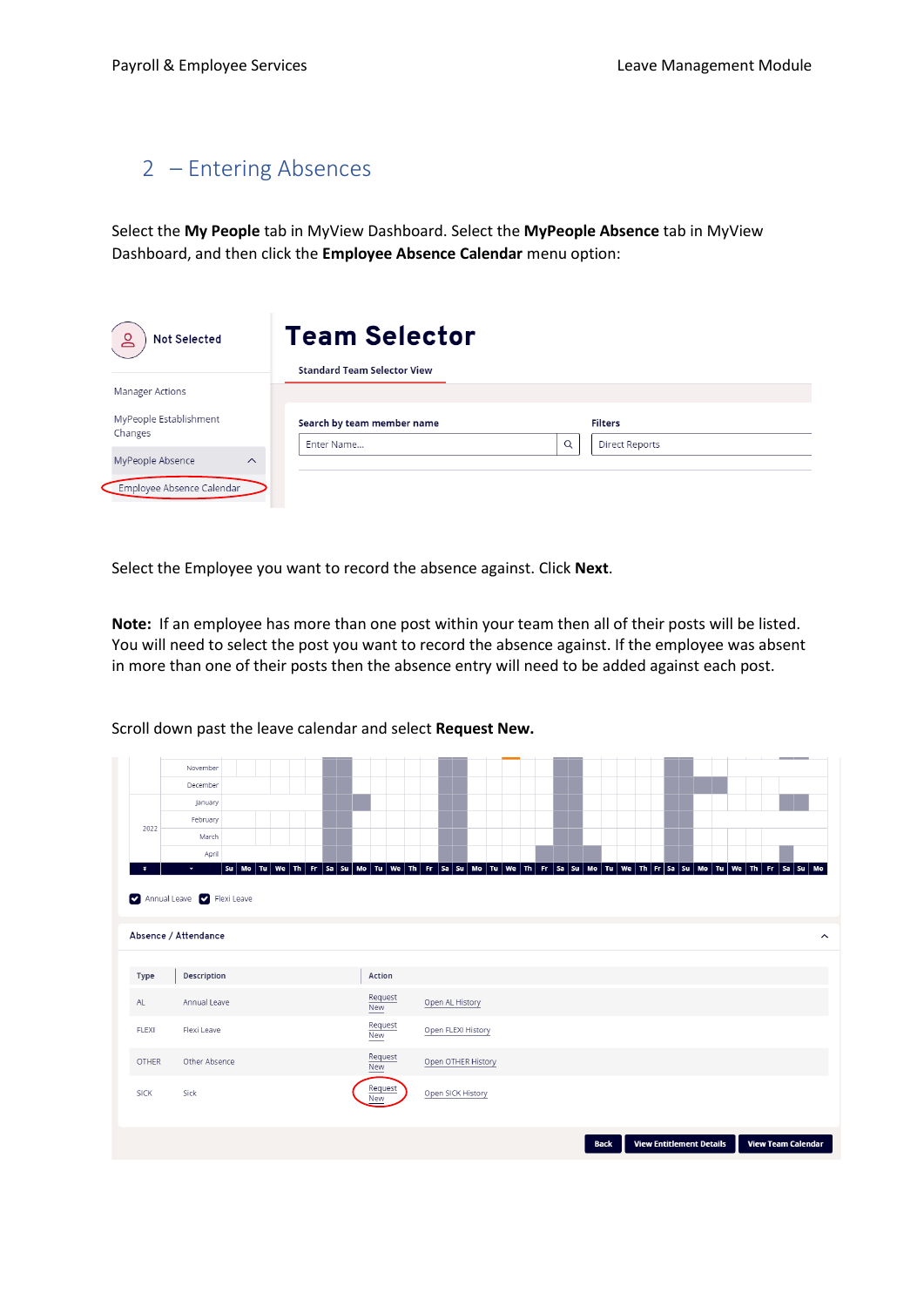You should then record:

- From Date
- To Date
- Reason (must be the reason specified by the employee or doctor)
- Reason Type
- Cert Type
- Certificate Expiry Date (If applicable)
- Health and Safety
- RTW Interview Date (to be completed within 3 days of the employees return to work)

| <b>Create Sickness</b>                                                                          |                                    |           |            |         |                                                                                                                                                                                        |  |  |  |  |  |
|-------------------------------------------------------------------------------------------------|------------------------------------|-----------|------------|---------|----------------------------------------------------------------------------------------------------------------------------------------------------------------------------------------|--|--|--|--|--|
| Attendance Management Policy Guidance and Support Videos Annual Leave Guidance Flexitime Policy |                                    |           |            |         |                                                                                                                                                                                        |  |  |  |  |  |
|                                                                                                 |                                    |           |            |         | Please Add Absences using this form. Please note that anything marked with an * is a mandatory field and you will not be able to submit the form without these fields being completed. |  |  |  |  |  |
| Type Sick                                                                                       |                                    |           |            |         |                                                                                                                                                                                        |  |  |  |  |  |
| Comments                                                                                        |                                    |           |            |         |                                                                                                                                                                                        |  |  |  |  |  |
|                                                                                                 | Dates                              |           |            |         | Full Day 1st Half 2nd Half Open Ended                                                                                                                                                  |  |  |  |  |  |
| From *                                                                                          | 自<br>01/10/2021                    | $\bullet$ | $\bigcirc$ | ∩       |                                                                                                                                                                                        |  |  |  |  |  |
| To*                                                                                             | $\blacksquare$                     | $\circ$   | $\bigcirc$ | $\circ$ | $\circ$                                                                                                                                                                                |  |  |  |  |  |
| <b>Total Time</b>                                                                               | Days<br>0.00                       |           |            |         |                                                                                                                                                                                        |  |  |  |  |  |
| Reason *                                                                                        | Abdominal Pain                     |           |            |         | $\checkmark$                                                                                                                                                                           |  |  |  |  |  |
| Reason Type *                                                                                   | Liver, Kidney, Stomach & Digestion |           |            |         | $\checkmark$                                                                                                                                                                           |  |  |  |  |  |
| Cert Type *                                                                                     | Not Certified                      |           |            |         | $\checkmark$                                                                                                                                                                           |  |  |  |  |  |

**Note**: Any field marked with an \* is mandatory and you will not be able to submit the record without these fields being populated. Once completed click Submit. You will then be able to view the submitted absence against the employee.

### <span id="page-5-0"></span>3– Editing Absences

On occasion an Employee's absence record may need to be changed after it has been submitted, for example, an incorrect date has been recorded, an employee has returned to work after a prolonged period of absence, or a sick reason needs to be changed. **Please note**: you cannot amend the start date of an absence.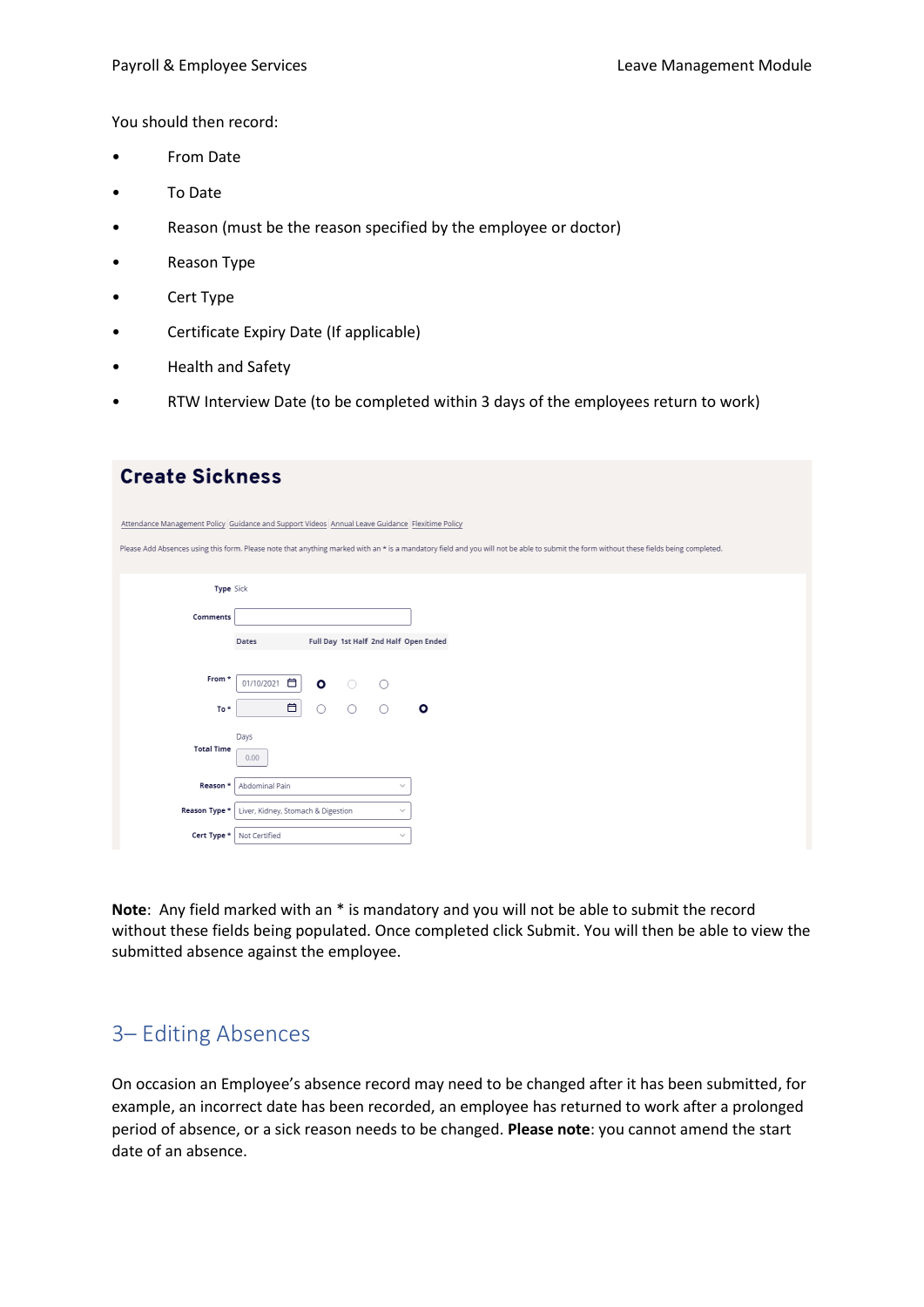Select the **My People** tab in MyView Dashboard. Select the **MyPeople Absence** tab in MyView Dashboard, and then click the **Employee Absence Calendar** menu option.

Select the relevant Employee and click **Next**:

Scroll down past the leave calendar and select **Open Sick History.**

| Absence / Attendance |               |          |            |                       |                    |            |    |                     |  |  |
|----------------------|---------------|----------|------------|-----------------------|--------------------|------------|----|---------------------|--|--|
| Type                 | Description   |          |            | Action                |                    |            |    |                     |  |  |
| AL.                  | Annual Leave  |          |            | Request<br>New        | Open AL History    |            |    |                     |  |  |
| FLEXI                | Flexi Leave   |          |            | Request<br>New        | Open FLEXI History |            |    |                     |  |  |
| <b>OTHER</b>         | Other Absence |          |            | Request<br><b>New</b> | Open OTHER History |            |    |                     |  |  |
| <b>SICK</b>          | Sick          |          |            | Request<br>New        | Close SICK History |            |    |                     |  |  |
|                      |               |          |            |                       |                    |            |    |                     |  |  |
| <b>SICK</b>          |               |          |            |                       |                    |            |    | ,                   |  |  |
| <b>Created Date</b>  |               | Employee | Type       |                       | Description        | From       | To | Action              |  |  |
| 01/09/2021           |               |          | <b>SCK</b> |                       | Sick               | 10/05/2021 |    | Delete<br>View Edit |  |  |

On opening the sick history all previous submissions will be listed. To edit an absence select **Edit**. Once you have edited the record, click **Submit.**

### <span id="page-6-0"></span>3.1- Editing an Open – Ended Absence

To close an open- ended absence once an employee has returned, select the **My People** tab in MyView Dashboard. Select the **MyPeople Absence** tab in MyView Dashboard, and then click the **Employee Absence Calendar** menu option.

Select the relevant Employee and click **Next**. Scroll down past the leave calendar and select **Open Sick History.**

Select the relevant historic submission you now wish to close by selecting **Edit**: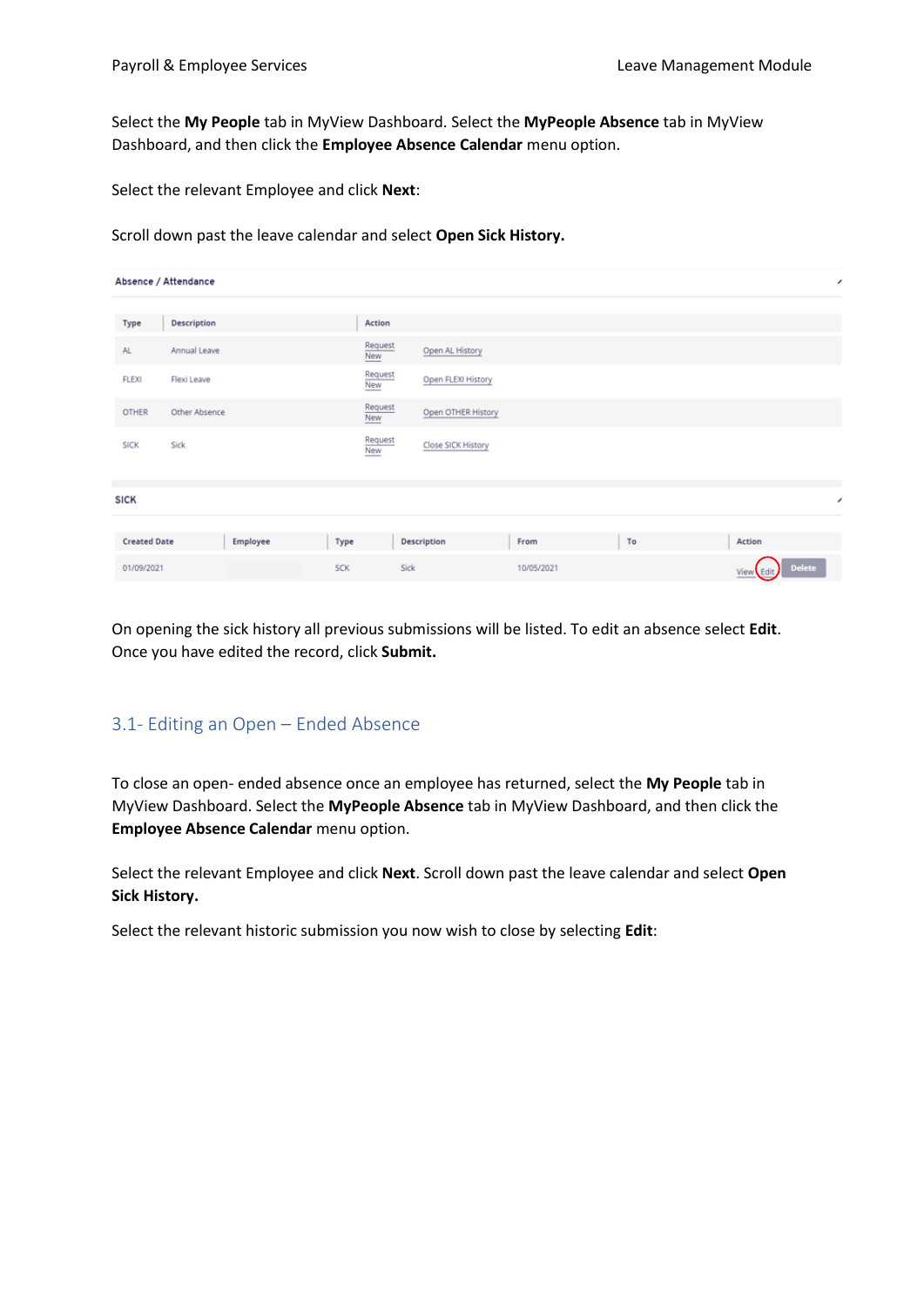| Description<br>Action<br>Type<br>Request<br>Open AL History<br>Annual Leave<br>AL.<br>New<br>Request<br>FLEXI<br>Flexi Leave<br>Open FLEXI History<br>New<br>Request<br><b>OTHER</b><br>Other Absence<br>Open OTHER History<br>New<br>Request<br><b>SICK</b><br>Sick<br>Close SICK History<br>New<br><b>SICK</b><br><b>Created Date</b><br>Employee<br>Action<br>Description<br>From<br>To<br>Type<br>Delete<br>01/09/2021<br><b>SCK</b><br>Sick<br>10/05/2021<br>Edit<br>View<br>Comments<br>Full Day 1st Half 2nd Half Open Ended<br>Dates<br>From *<br>10/05/2021 自<br>$\circ$<br>$\circ$<br>$\circ$<br>14/05/2021<br>$\circ$<br>$\circ$<br>$\bigcirc$<br>$\bigcirc$<br>To *<br>Days<br><b>Total Time</b><br>5.00<br>Abdominal Pain<br>Reason *<br>$\checkmark$<br>Reason Type $\star$<br>$\checkmark$<br>Liver, Kidney, Stomach & Digestion<br>Cert Type $^\star$<br>Certified by a Doctor<br>$\small\smile$<br>₿<br><b>Certificate Expiry Date</b><br>$\vee$<br>Is the period of Absence work<br>No<br>ź<br><b>Health and Safety</b><br>related? (e.g. Accident, Ill Health, Near Miss)<br>Return To Work Interview<br>₿<br>Date | Absence / Attendance |  |  |  | í |
|---------------------------------------------------------------------------------------------------------------------------------------------------------------------------------------------------------------------------------------------------------------------------------------------------------------------------------------------------------------------------------------------------------------------------------------------------------------------------------------------------------------------------------------------------------------------------------------------------------------------------------------------------------------------------------------------------------------------------------------------------------------------------------------------------------------------------------------------------------------------------------------------------------------------------------------------------------------------------------------------------------------------------------------------------------------------------------------------------------------------------------------|----------------------|--|--|--|---|
|                                                                                                                                                                                                                                                                                                                                                                                                                                                                                                                                                                                                                                                                                                                                                                                                                                                                                                                                                                                                                                                                                                                                       |                      |  |  |  |   |
|                                                                                                                                                                                                                                                                                                                                                                                                                                                                                                                                                                                                                                                                                                                                                                                                                                                                                                                                                                                                                                                                                                                                       |                      |  |  |  |   |
|                                                                                                                                                                                                                                                                                                                                                                                                                                                                                                                                                                                                                                                                                                                                                                                                                                                                                                                                                                                                                                                                                                                                       |                      |  |  |  |   |
|                                                                                                                                                                                                                                                                                                                                                                                                                                                                                                                                                                                                                                                                                                                                                                                                                                                                                                                                                                                                                                                                                                                                       |                      |  |  |  |   |
|                                                                                                                                                                                                                                                                                                                                                                                                                                                                                                                                                                                                                                                                                                                                                                                                                                                                                                                                                                                                                                                                                                                                       |                      |  |  |  |   |
|                                                                                                                                                                                                                                                                                                                                                                                                                                                                                                                                                                                                                                                                                                                                                                                                                                                                                                                                                                                                                                                                                                                                       |                      |  |  |  |   |
|                                                                                                                                                                                                                                                                                                                                                                                                                                                                                                                                                                                                                                                                                                                                                                                                                                                                                                                                                                                                                                                                                                                                       |                      |  |  |  | , |
|                                                                                                                                                                                                                                                                                                                                                                                                                                                                                                                                                                                                                                                                                                                                                                                                                                                                                                                                                                                                                                                                                                                                       |                      |  |  |  |   |
|                                                                                                                                                                                                                                                                                                                                                                                                                                                                                                                                                                                                                                                                                                                                                                                                                                                                                                                                                                                                                                                                                                                                       |                      |  |  |  |   |
|                                                                                                                                                                                                                                                                                                                                                                                                                                                                                                                                                                                                                                                                                                                                                                                                                                                                                                                                                                                                                                                                                                                                       |                      |  |  |  |   |
|                                                                                                                                                                                                                                                                                                                                                                                                                                                                                                                                                                                                                                                                                                                                                                                                                                                                                                                                                                                                                                                                                                                                       |                      |  |  |  |   |
|                                                                                                                                                                                                                                                                                                                                                                                                                                                                                                                                                                                                                                                                                                                                                                                                                                                                                                                                                                                                                                                                                                                                       |                      |  |  |  |   |
|                                                                                                                                                                                                                                                                                                                                                                                                                                                                                                                                                                                                                                                                                                                                                                                                                                                                                                                                                                                                                                                                                                                                       |                      |  |  |  |   |
|                                                                                                                                                                                                                                                                                                                                                                                                                                                                                                                                                                                                                                                                                                                                                                                                                                                                                                                                                                                                                                                                                                                                       |                      |  |  |  |   |
|                                                                                                                                                                                                                                                                                                                                                                                                                                                                                                                                                                                                                                                                                                                                                                                                                                                                                                                                                                                                                                                                                                                                       |                      |  |  |  |   |
|                                                                                                                                                                                                                                                                                                                                                                                                                                                                                                                                                                                                                                                                                                                                                                                                                                                                                                                                                                                                                                                                                                                                       |                      |  |  |  |   |
|                                                                                                                                                                                                                                                                                                                                                                                                                                                                                                                                                                                                                                                                                                                                                                                                                                                                                                                                                                                                                                                                                                                                       |                      |  |  |  |   |
|                                                                                                                                                                                                                                                                                                                                                                                                                                                                                                                                                                                                                                                                                                                                                                                                                                                                                                                                                                                                                                                                                                                                       |                      |  |  |  |   |
|                                                                                                                                                                                                                                                                                                                                                                                                                                                                                                                                                                                                                                                                                                                                                                                                                                                                                                                                                                                                                                                                                                                                       |                      |  |  |  |   |
|                                                                                                                                                                                                                                                                                                                                                                                                                                                                                                                                                                                                                                                                                                                                                                                                                                                                                                                                                                                                                                                                                                                                       |                      |  |  |  |   |
|                                                                                                                                                                                                                                                                                                                                                                                                                                                                                                                                                                                                                                                                                                                                                                                                                                                                                                                                                                                                                                                                                                                                       |                      |  |  |  |   |
|                                                                                                                                                                                                                                                                                                                                                                                                                                                                                                                                                                                                                                                                                                                                                                                                                                                                                                                                                                                                                                                                                                                                       |                      |  |  |  |   |
|                                                                                                                                                                                                                                                                                                                                                                                                                                                                                                                                                                                                                                                                                                                                                                                                                                                                                                                                                                                                                                                                                                                                       |                      |  |  |  |   |
|                                                                                                                                                                                                                                                                                                                                                                                                                                                                                                                                                                                                                                                                                                                                                                                                                                                                                                                                                                                                                                                                                                                                       |                      |  |  |  |   |
|                                                                                                                                                                                                                                                                                                                                                                                                                                                                                                                                                                                                                                                                                                                                                                                                                                                                                                                                                                                                                                                                                                                                       |                      |  |  |  |   |
|                                                                                                                                                                                                                                                                                                                                                                                                                                                                                                                                                                                                                                                                                                                                                                                                                                                                                                                                                                                                                                                                                                                                       |                      |  |  |  |   |
|                                                                                                                                                                                                                                                                                                                                                                                                                                                                                                                                                                                                                                                                                                                                                                                                                                                                                                                                                                                                                                                                                                                                       |                      |  |  |  |   |
| Submit<br>Cancel                                                                                                                                                                                                                                                                                                                                                                                                                                                                                                                                                                                                                                                                                                                                                                                                                                                                                                                                                                                                                                                                                                                      |                      |  |  |  |   |

Click the **Full Day** radio button and add the **To Date**, once done, click **Submit.** Once an end date has been inputted, you will no longer be able to edit the absence.

# <span id="page-7-0"></span>4– Entering 'Other' Absences

Select the **My People** tab in MyView Dashboard. Select the **MyPeople Absence** tab in MyView Dashboard, and then click the **Employee Absence Calendar** menu option.

Select the relevant Employee and click **Next**.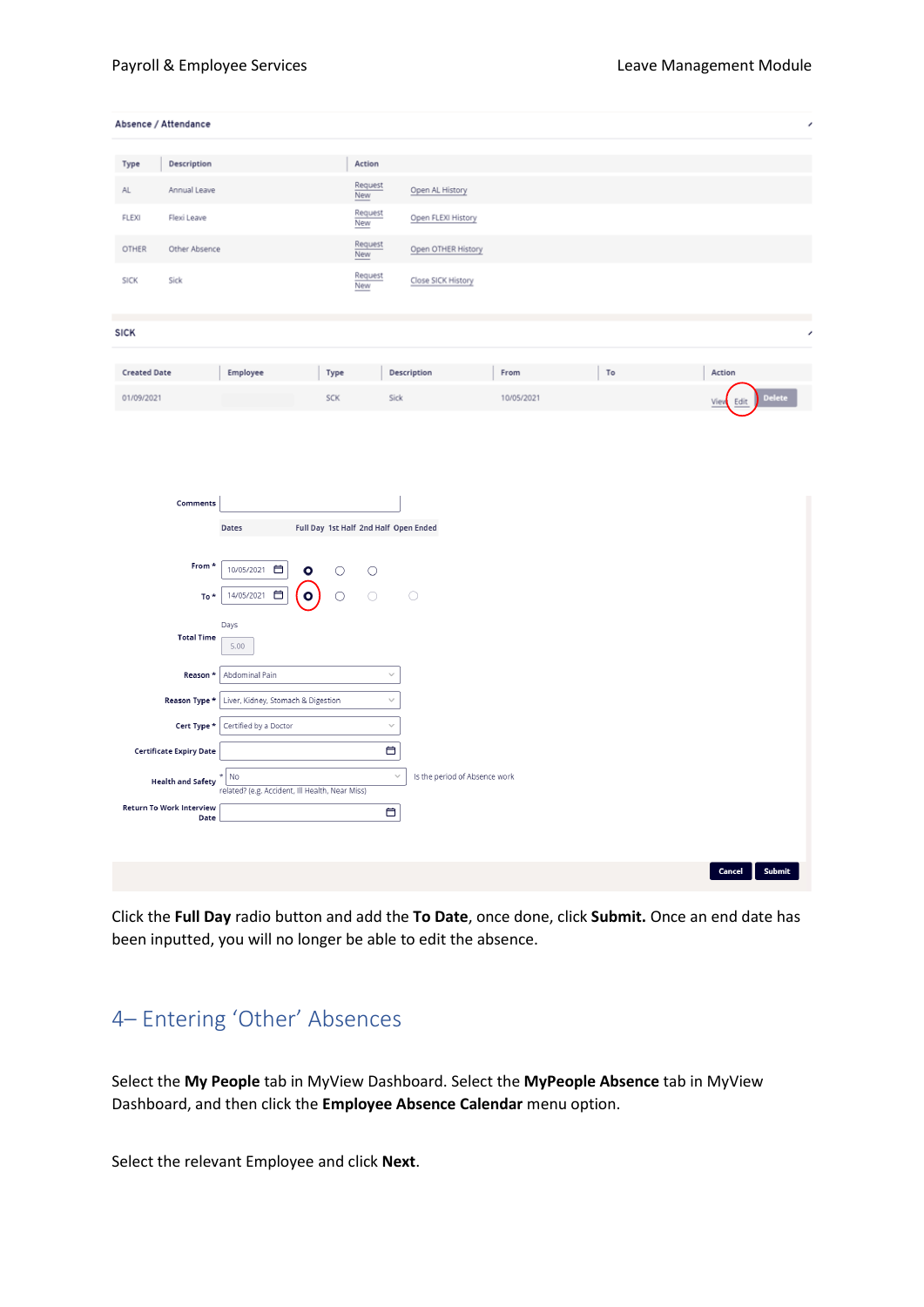**Note:** If an employee has more than one post within your team then all of their posts will be listed. You will need to select the post you want to record the absence against. If the employee was absent in more than one of their posts then the absence entry will need to be added against each post.

|              | November                   |                       |                                                                                                                                      |  |  |
|--------------|----------------------------|-----------------------|--------------------------------------------------------------------------------------------------------------------------------------|--|--|
|              | December                   |                       |                                                                                                                                      |  |  |
|              | January                    |                       |                                                                                                                                      |  |  |
| 2022         | February                   |                       |                                                                                                                                      |  |  |
|              | March                      |                       |                                                                                                                                      |  |  |
|              | April<br>$\bullet$         |                       | su Mo Tu We Th Fr Sa Su Mo Tu We Th Fr Sa Su Mo Tu We Th Fr Sa Su Mo Tu We The Fr Sa Su Mo Tu We Th Fr Sa Su Mo Tu We Th Fr Sa Su Mo |  |  |
|              | Annual Leave V Flexi Leave |                       |                                                                                                                                      |  |  |
|              | Absence / Attendance       |                       |                                                                                                                                      |  |  |
|              |                            |                       |                                                                                                                                      |  |  |
|              |                            |                       |                                                                                                                                      |  |  |
| Type         | Description                | Action                |                                                                                                                                      |  |  |
| AL           | Annual Leave               | Request<br><b>New</b> | Open AL History                                                                                                                      |  |  |
| <b>FLEXI</b> | Flexi Leave                | Request<br><b>New</b> | Open FLEXI History                                                                                                                   |  |  |
| <b>OTHER</b> | Other Absence              | Request<br>New        | Open OTHER History                                                                                                                   |  |  |
| <b>SICK</b>  | Sick                       | Request<br>New        | Open SICK History                                                                                                                    |  |  |

Scroll down past the calendar and select **Request New** next to **"Other Absence".**

# <span id="page-8-0"></span>4.1– Removing Annual Leave / Flexi Leave

As a manager, you can remove Annual Leave/Flexi Leave on behalf of your employees.

Select the **My People** tab in MyView Dashboard. Select the **MyPeople Absence** tab in MyView Dashboard, and then click the **Employee Absence Calendar** menu option.

Select the relevant Employee and click **Next**.

Select Open **AL History** or Open **Flexi History**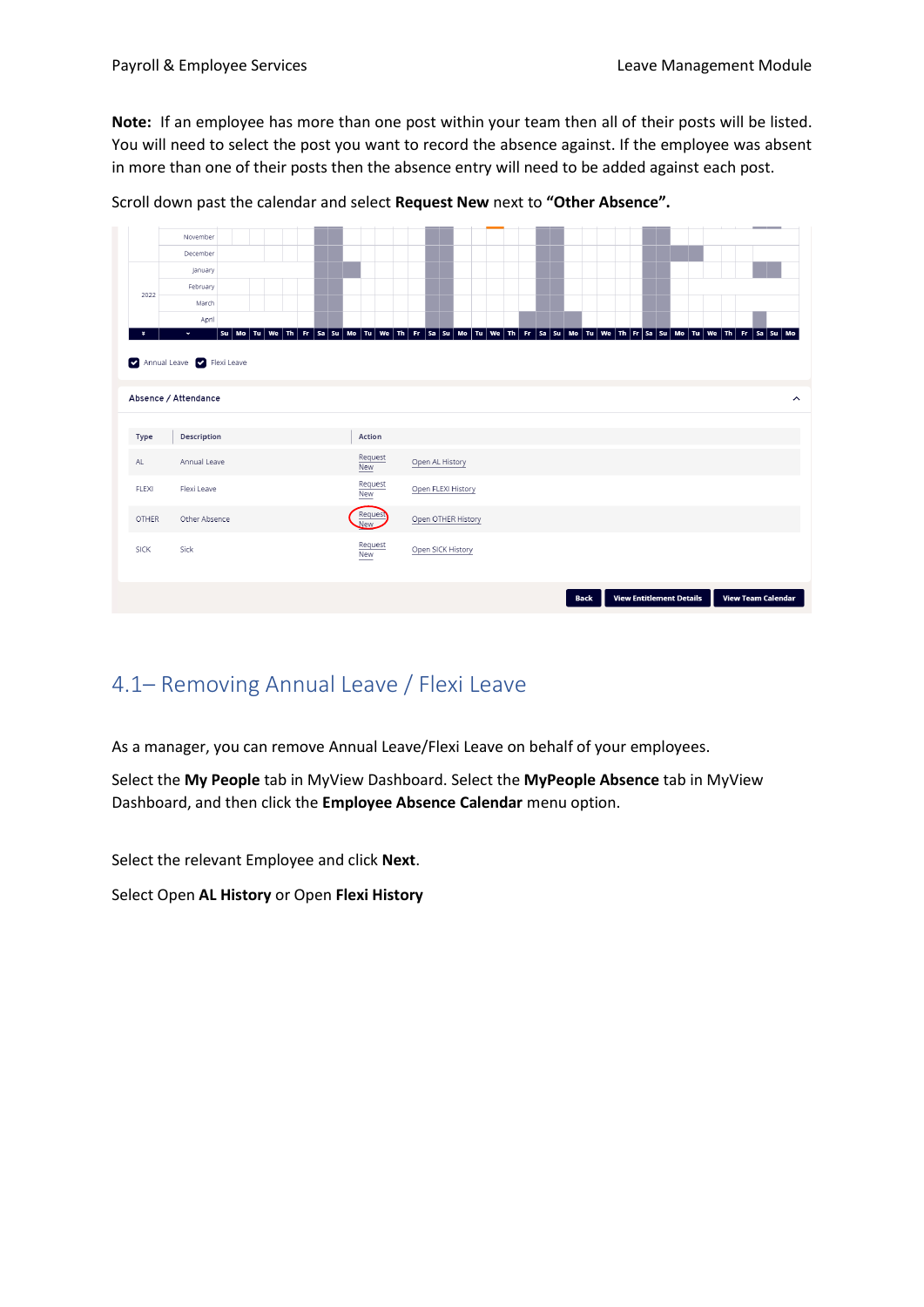|              |                     | November                     |                                                                                                                                                                                                                      |  |  |      |                       |  |              |                  |                    |  |            |  |             |  |            |                                 |  |        |                           |                         |   |
|--------------|---------------------|------------------------------|----------------------------------------------------------------------------------------------------------------------------------------------------------------------------------------------------------------------|--|--|------|-----------------------|--|--------------|------------------|--------------------|--|------------|--|-------------|--|------------|---------------------------------|--|--------|---------------------------|-------------------------|---|
|              |                     | December                     |                                                                                                                                                                                                                      |  |  |      |                       |  |              |                  |                    |  |            |  |             |  |            |                                 |  |        |                           |                         |   |
|              |                     | January                      |                                                                                                                                                                                                                      |  |  |      |                       |  |              |                  |                    |  |            |  |             |  |            |                                 |  |        |                           |                         |   |
|              |                     | February                     |                                                                                                                                                                                                                      |  |  |      |                       |  |              |                  |                    |  |            |  |             |  |            |                                 |  |        |                           |                         |   |
|              | 2022                | March                        |                                                                                                                                                                                                                      |  |  |      |                       |  |              |                  |                    |  |            |  |             |  |            |                                 |  |        |                           |                         |   |
|              |                     | April                        |                                                                                                                                                                                                                      |  |  |      |                       |  |              |                  |                    |  |            |  |             |  |            |                                 |  |        |                           |                         |   |
|              | ×                   | ×<br>Annual Leave Rexi Leave | su   Mo   Tu   We   Th   Fr   Sa   Su   Mo   Tu   We   Th   Fr   Sa   Su   Mo   Tu   We   Th   Fr   Sa   Su   Mo   Tu   We   Th   Tr   Sa   Su   Mo   Tu   We   Th   Fr   Sa   Su   Mo   Tu   We   Th   Fr   Sa   Su |  |  |      |                       |  |              |                  |                    |  |            |  |             |  |            |                                 |  |        |                           | Mo                      |   |
|              |                     | Absence / Attendance         |                                                                                                                                                                                                                      |  |  |      |                       |  |              |                  |                    |  |            |  |             |  |            |                                 |  |        |                           | $\widehat{\phantom{a}}$ |   |
|              | <b>Type</b>         | Description                  |                                                                                                                                                                                                                      |  |  |      | Action                |  |              |                  |                    |  |            |  |             |  |            |                                 |  |        |                           |                         |   |
| AL           |                     | Annual Leave                 |                                                                                                                                                                                                                      |  |  |      | Request<br><b>New</b> |  |              |                  | Open AL History    |  |            |  |             |  |            |                                 |  |        |                           |                         |   |
|              | FLEXI               | Flexi Leave                  |                                                                                                                                                                                                                      |  |  |      | Request<br>New        |  |              |                  | Open FLEXI History |  |            |  |             |  |            |                                 |  |        |                           |                         |   |
|              | <b>OTHER</b>        | Other Absence                |                                                                                                                                                                                                                      |  |  |      | Request<br>New        |  |              |                  | Open OTHER History |  |            |  |             |  |            |                                 |  |        |                           |                         |   |
|              | <b>SICK</b>         | Sick                         |                                                                                                                                                                                                                      |  |  |      | Request<br>New        |  |              |                  | Open SICK History  |  |            |  |             |  |            |                                 |  |        |                           |                         |   |
|              |                     |                              |                                                                                                                                                                                                                      |  |  |      |                       |  |              |                  |                    |  |            |  |             |  |            |                                 |  |        | <b>View Team Calendar</b> |                         |   |
|              |                     |                              |                                                                                                                                                                                                                      |  |  |      |                       |  |              |                  |                    |  |            |  | <b>Back</b> |  |            | <b>View Entitlement Details</b> |  |        |                           |                         |   |
|              |                     | Absence / Attendance         |                                                                                                                                                                                                                      |  |  |      |                       |  |              |                  |                    |  |            |  |             |  |            |                                 |  |        |                           |                         | ↗ |
|              |                     |                              |                                                                                                                                                                                                                      |  |  |      |                       |  |              |                  |                    |  |            |  |             |  |            |                                 |  |        |                           |                         |   |
| Type         |                     | Description                  |                                                                                                                                                                                                                      |  |  |      | Action                |  |              |                  |                    |  |            |  |             |  |            |                                 |  |        |                           |                         |   |
| AL.          |                     | Annual Leave                 |                                                                                                                                                                                                                      |  |  |      | Request<br>New        |  |              | Close AL History |                    |  |            |  |             |  |            |                                 |  |        |                           |                         |   |
| <b>FLEXI</b> |                     | Flexi Leave                  |                                                                                                                                                                                                                      |  |  |      | Request<br>New        |  |              |                  | Open FLEXI History |  |            |  |             |  |            |                                 |  |        |                           |                         |   |
| OTHER        |                     | Other Absence                |                                                                                                                                                                                                                      |  |  |      | Request<br>New        |  |              |                  | Open OTHER History |  |            |  |             |  |            |                                 |  |        |                           |                         |   |
| <b>SICK</b>  |                     | Sick                         |                                                                                                                                                                                                                      |  |  |      | Request<br>New        |  |              |                  | Open SICK History  |  |            |  |             |  |            |                                 |  |        |                           |                         |   |
| AL           |                     |                              |                                                                                                                                                                                                                      |  |  |      |                       |  |              |                  |                    |  |            |  |             |  |            |                                 |  |        |                           |                         | ᄉ |
|              |                     |                              |                                                                                                                                                                                                                      |  |  |      |                       |  |              |                  |                    |  |            |  |             |  |            |                                 |  |        |                           |                         |   |
|              | <b>Created Date</b> |                              | Employee                                                                                                                                                                                                             |  |  | Type |                       |  | Description  |                  |                    |  | From       |  |             |  | To         |                                 |  | Action |                           |                         |   |
|              | 16/04/2021          |                              |                                                                                                                                                                                                                      |  |  | AL.  |                       |  | Annual Leave |                  |                    |  | 17/08/2021 |  |             |  | 27/08/2021 |                                 |  |        | View Edit Delete          |                         |   |

Select **Delete** to remove the relevant absence.

### <span id="page-9-0"></span>5– Attendance Management Documentation

Managers can securely store an electronic copy of Attendance Management documentation for their team via MyView Dashboard. All completed Attendance Management documentation should be stored electronically against the relevant category.

#### **Return to Work Form**

Completed for all employees after a period of sickness absence

#### **Attendance Management Interview Forms**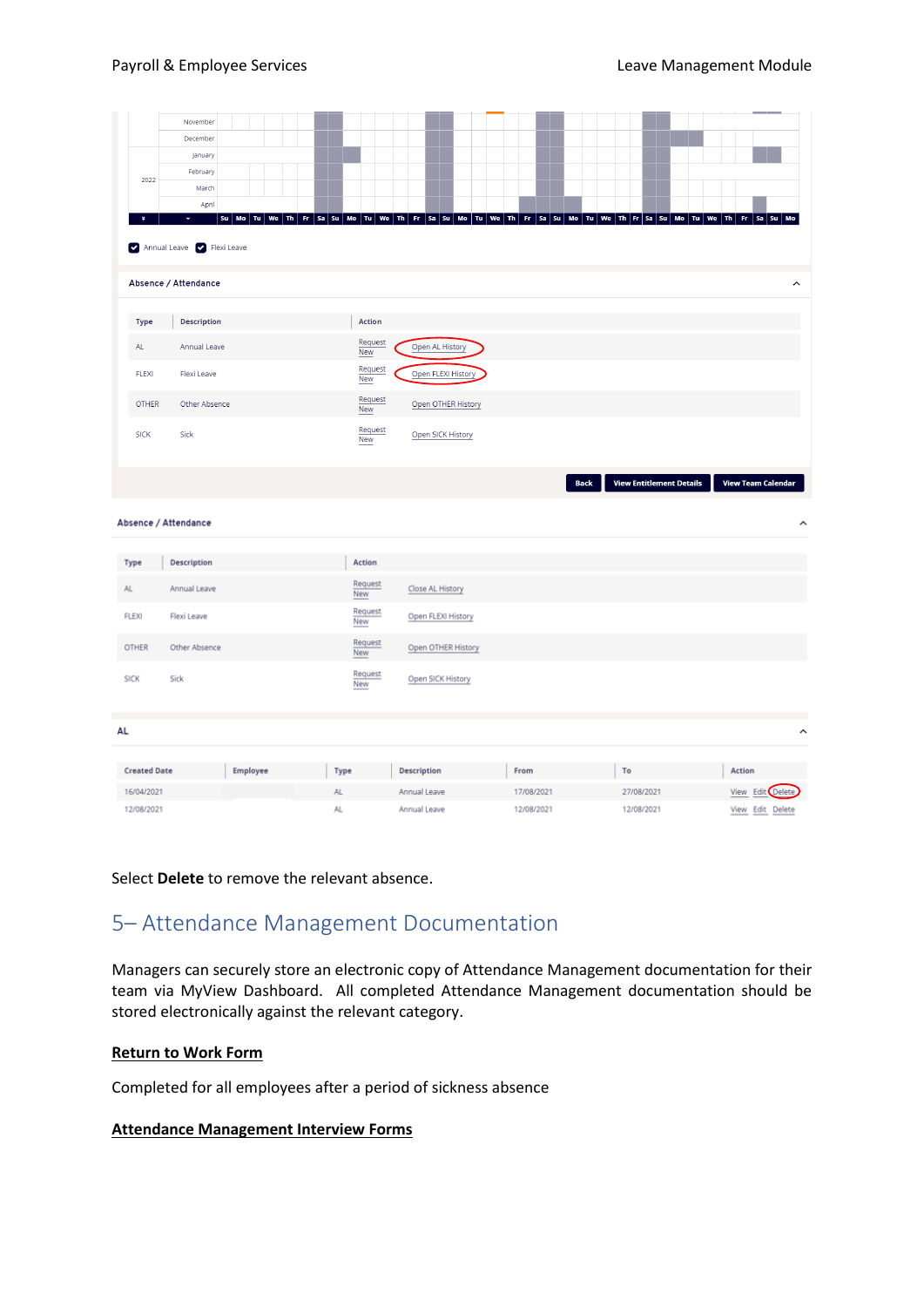These forms are usually completed where it has been identified that an employee's level of absence has hit a trigger point and an attendance management interview (AMI) has been undertaken as a result. Another example of when an AMI can take place is where the pattern or nature of absence is giving rise for concern.

#### **Fit Notes**

A copy of a Fit Note provided by a GP (General Practitioner)

#### **Phased Return to Work Form**

Form detailing the arrangements of the phased return to work for an employee.

#### **Absence Supporting Documentation**

This can include letters requesting the attendance at a management interview or management referrals to Occupational Health.

In accordance with the Councils Attendance Management Policy and Procedure documents should be signed by both the Manager and Employee before it is scanned and uploaded onto MyView Dashboard. Once document is uploaded, both employee and manager will be able to view the documentation.

### <span id="page-10-0"></span>5.1 - File Name

Managers are advised to ensure that scanned documents are given an appropriate name before they are uploaded to MyView Dashboard. This will ensure that individual documents can be easily identified by managers, employees and Payroll and Employee Services.

The preferred naming convention is:

#### **Employee Number, Attendance Management Type, Date of Completion**

*For example: 123456-RTW-011014*

### <span id="page-10-1"></span>5.2 - Uploading Attendance Management Documentation

Once you have logged into MyView Dashboard please select the **My People** option and select the employee you want to upload documentation against.

Select the **Employee Electronic Documents** Action and **Attendance Management.**

Select the **'Upload a new document**' then **'Choose file'** option to locate the scanned sickness document and choose the appropriate Attendance Management Category. Click **Submit.**

Once **Submitted**, you can see the document that has been stored against the employee.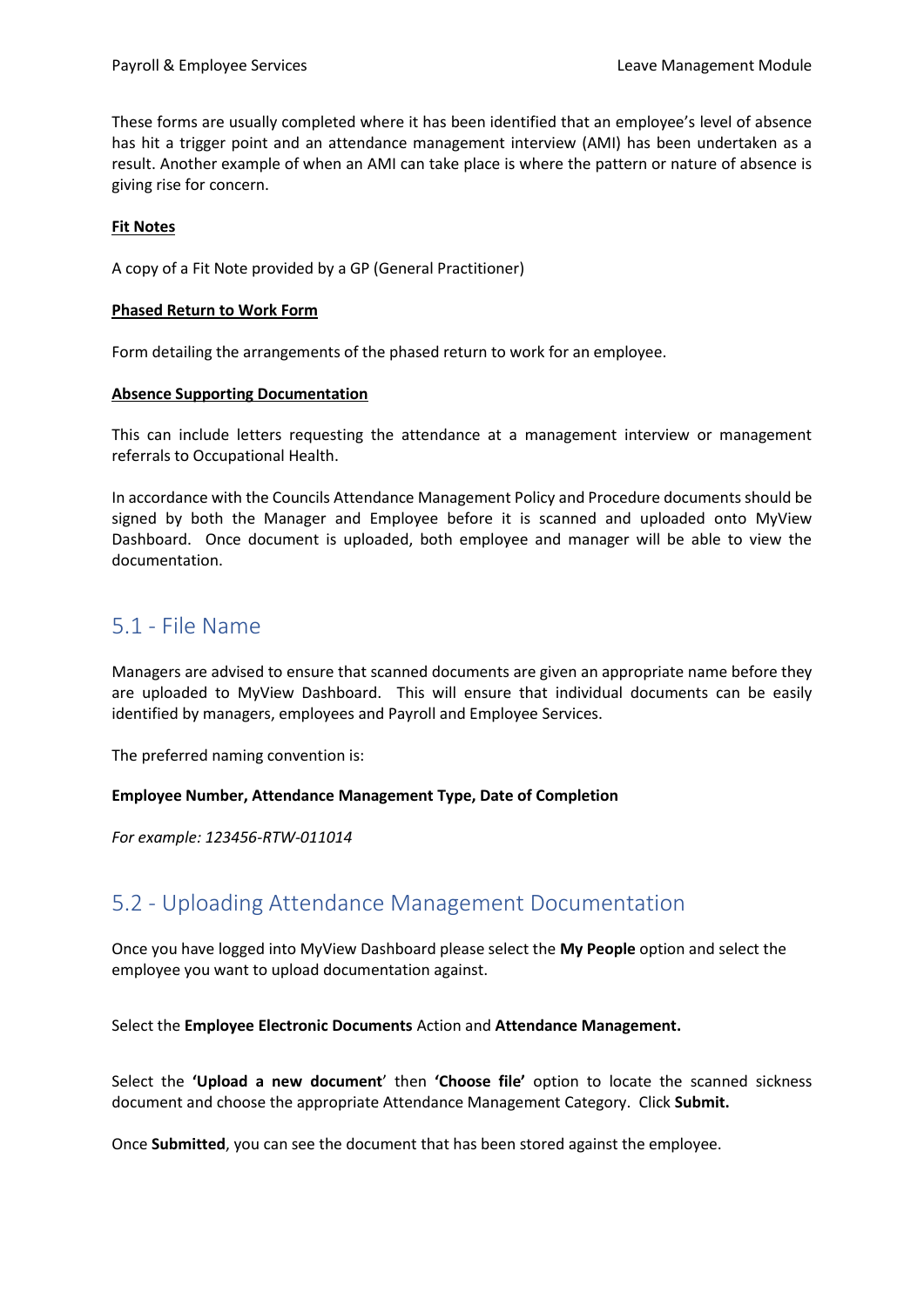### <span id="page-11-0"></span>6 – MyView Dashboard Alerts

The system will generate the following 'MyView Alerts', you may be required to take action upon receipt. Please take the time to read these alerts as they are designed to aid you in Managing Attendance in line with the requirements of the Attendance Management Policy and Procedure.

- Employee hits 10 Days of Absence in 12 Month Period
- Employee hits 2 Periods of Absence in 3 Month Period
- Monthly Summary: Open Ended Absence regarding direct reports
- Employee's Return to Work Interview Date Not Completed
- Employee Absence: 7 days+ Fit Note Required
- Employee Absence: Fit Note has expired

**Note:** Employees and Managers will receive confirmation notifications when Attendance Management documentation is uploaded via MyView.

# <span id="page-11-1"></span>7– Frequently Asked Questions

### **Q What do I need to do if I want to record Maternity, Adoption Leave and Paternity Leave?**

**A** At present requests for and the adminstration of these types of Leave are not automated via Leave Management. Please refer to the following policies for further guidance

[Maternity, Paternity and Adoption Policy](http://intranet/Pages/PoliciesandProceduresDetails.aspx?ItemId=1757)

### **Q The Sickness Reason has changed over the course of the same Sickness period. What do I do?**

**A** Sometimes, especially in the case of Long Term Sickness, an employees reason for being off sick may change over the duration of the absence, for example, the sickness period may start off as Anxiety but then following receipt of a FIT note it may become Stress. In cases where this occurs, you should end the current absence and add a new entry with the new reason. Please ensure that the start date of the new entry is the day after the previous absence is ended. This will allow the system to treat the period of absence as continuous even though the reason for absence has changed over time.

Any FIT notes that have been submitted which correlate with the dates of the absence should be uploaded via MyView.

#### **Q What happens if the recording manager is absent from work and is unable to enter a sickness record for the absent employee.**

**A** If the line manager is absent on a short term basis (3 days or less) then it is reasoanble to wait until the line the line manager is back in order to record the absence episode. If the absence is greater than 3 days then it is managers manager who should record the absence via MyView. If this is not possible noficiation of the absence should be sent to the approproiate service email address.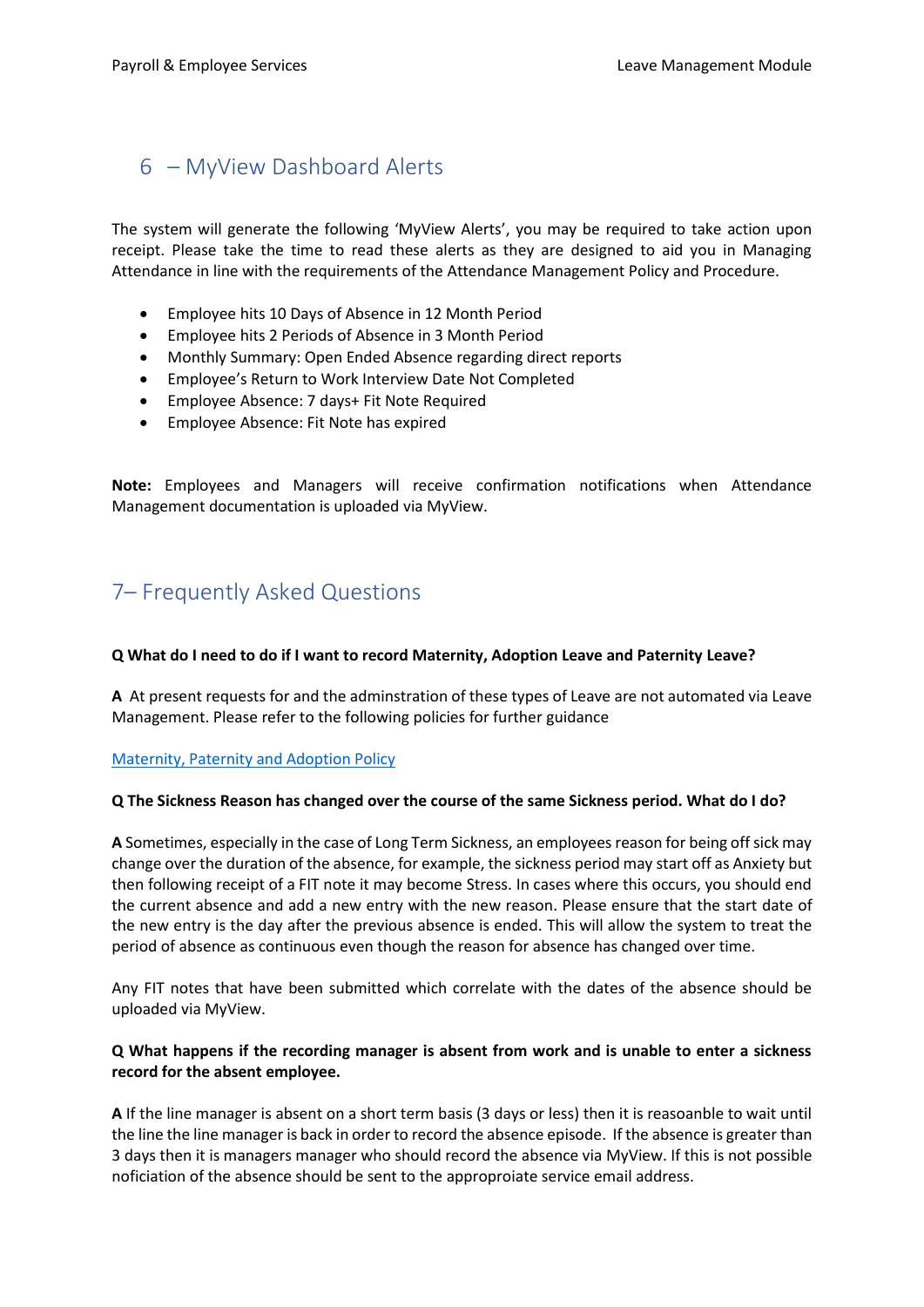**Regeneration, Economy and Growth [PESREG@durham.gov.uk](mailto:PESREG@durham.gov.uk) Children and Young Peoples Services [PESCYPS@durham.gov.uk](mailto:PESCYPS@durham.gov.uk) Resources [PESRESOURCES@durham.gov.uk](mailto:PESRESOURCES@durham.gov.uk) Adults and Health Services [PESAHS@durham.gov.uk](mailto:PESAHS@durham.gov.uk) Neighborhoods and Climate Change [PESNCC@durham.gov.uk](mailto:PESNCC@durham.gov.uk)**

### **Q I have uploaded Attendance Management Documentation against the employee, what should I do with the paper documentation?**

**A** Once the documentation has been uploaded against the employee record, you should give the paper forms (including FIT notes) back to the employee

### **Q It is not possible for me to upload Attendance Management Documentation against the employee record as I did not conduct the Attendance Management Interview.**

**A** This should only take place in exceptional circumstances given the sensitve nature of sickness information, "The Manager" is in most cases the first line manager supervising the employee. However, this may vary with local structures or practice. It may also be appropriate for this role to be taken on by another officer in particular circumstances. Please refer to the [Attendance Management](http://intranet/Lists/PolicyExportLotusNotes/Attachments/3495/Attendance%20Management%20Policy%20and%20Procedure%20v1.1%20April%202016.pdf)  [Policy and Procedure](http://intranet/Lists/PolicyExportLotusNotes/Attachments/3495/Attendance%20Management%20Policy%20and%20Procedure%20v1.1%20April%202016.pdf) for further guidance in this area.

In the case where it is not possible for the line manager to upload Attendance Management Documentation then the documentation should be scanned and emailed to the following email addresses. Please note hard copy forms should not be submitted to Payroll and Employee Services.

| <b>Regeneration, Economy and Growth</b>    | PESREG@durham.gov.uk       |
|--------------------------------------------|----------------------------|
| <b>Children and Young Peoples Services</b> | PESCYPS@durham.gov.uk      |
| <b>Resources</b>                           | PESRESOURCES@durham.gov.uk |
| <b>Adults and Health Services</b>          | PESAHS@durham.gov.uk       |
| <b>Neighborhoods and Climate Change</b>    | PESNCC@durham.gov.uk       |

#### **I need to record a 'Phased Return to Work', how do I do this?**

The sickness period should be ended via MyView, however, managers should then ensure that they notify their respective services via the following email addresses detailing the phased return to work plan. The Payroll and Employee Services team will then make the necessary adjusments to pay if appropriate. Managers are required to enter phased return to work document documentation on the appropriate category.

| <b>Regeneration, Economy and Growth</b>    | PESREG@durham.gov.uk       |
|--------------------------------------------|----------------------------|
| <b>Children and Young Peoples Services</b> | PESCYPS@durham.gov.uk      |
| <b>Resources</b>                           | PESRESOURCES@durham.gov.uk |
| <b>Adults and Health Services</b>          | PESAHS@durham.gov.uk       |
| <b>Neighborhoods and Climate Change</b>    | PESNCC@durham.gov.uk       |

**I am getting a message which says 'Current Pay Period not open' when trying to add or amend a period of absence**